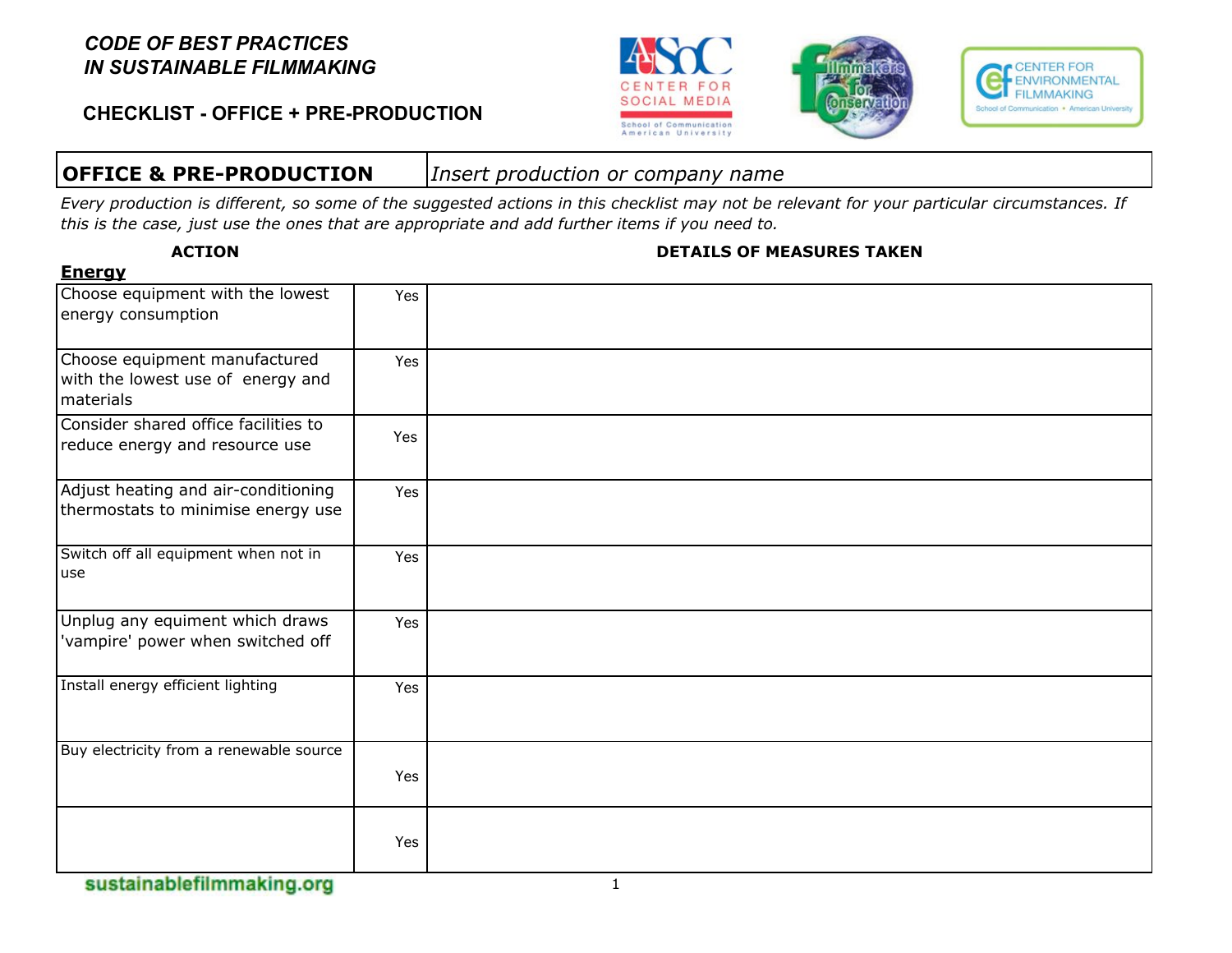## **CHECKLIST - OFFICE + PRE-PRODUCTION**







#### **Supplies**

| Use file-sharing and downloads rather<br>than DVDs and tapes                                            | Yes |  |
|---------------------------------------------------------------------------------------------------------|-----|--|
| Avoid printing documents unless<br>essential - use e-mail, USB drives and<br>web-based document sharing | Yes |  |
| Use electronic documents and materials<br>for pitching, treatments and<br>submissions whenever possible | Yes |  |
| Use only recycled or FSC certified paper<br>and card                                                    | Yes |  |
| Print double-sided                                                                                      | Yes |  |
| Use vegetable or non-toxic ink                                                                          | Yes |  |
| Replace disposable cups, plates and<br>cutlery with reusable washable ones                              | Yes |  |
| Replace bottled water with refillable<br>water bottles                                                  | Yes |  |
| Buy local produce and supplies                                                                          | Yes |  |
| Buy in bulk to reduce waste in<br>packaging and transport                                               | Yes |  |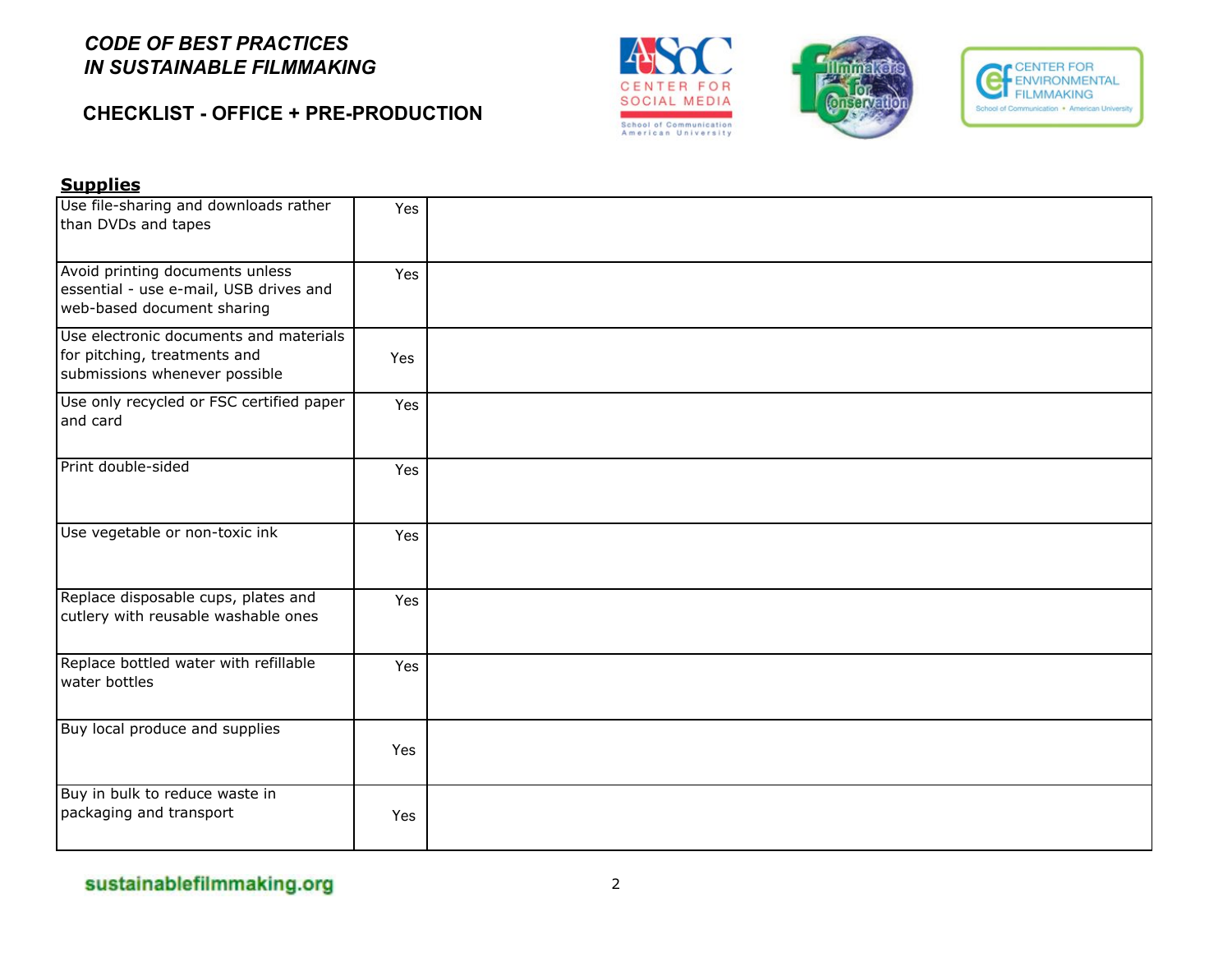## **CHECKLIST - OFFICE + PRE-PRODUCTION**







| Buy fair-trade and ethically produced<br>food and supplies                    | Yes |  |
|-------------------------------------------------------------------------------|-----|--|
| Consider vegetarian options to reduce<br>meat consumption                     | Yes |  |
| Buy furniture from sustainable sources -<br>look for FSC certification        | Yes |  |
| Buy environmentally friendly bio-<br>degradable cleaning supplies             | Yes |  |
| Compost green waste                                                           | Yes |  |
| Provide plenty of recycling bins and<br>arrange regular recycling collections | Yes |  |
|                                                                               | Yes |  |
|                                                                               | Yes |  |
|                                                                               | Yes |  |

#### **Travel**

| Encourage use of bicycles, public  | Yes |
|------------------------------------|-----|
| Itransport and carshares for daily |     |
| commuting                          |     |

sustainablefilmmaking.org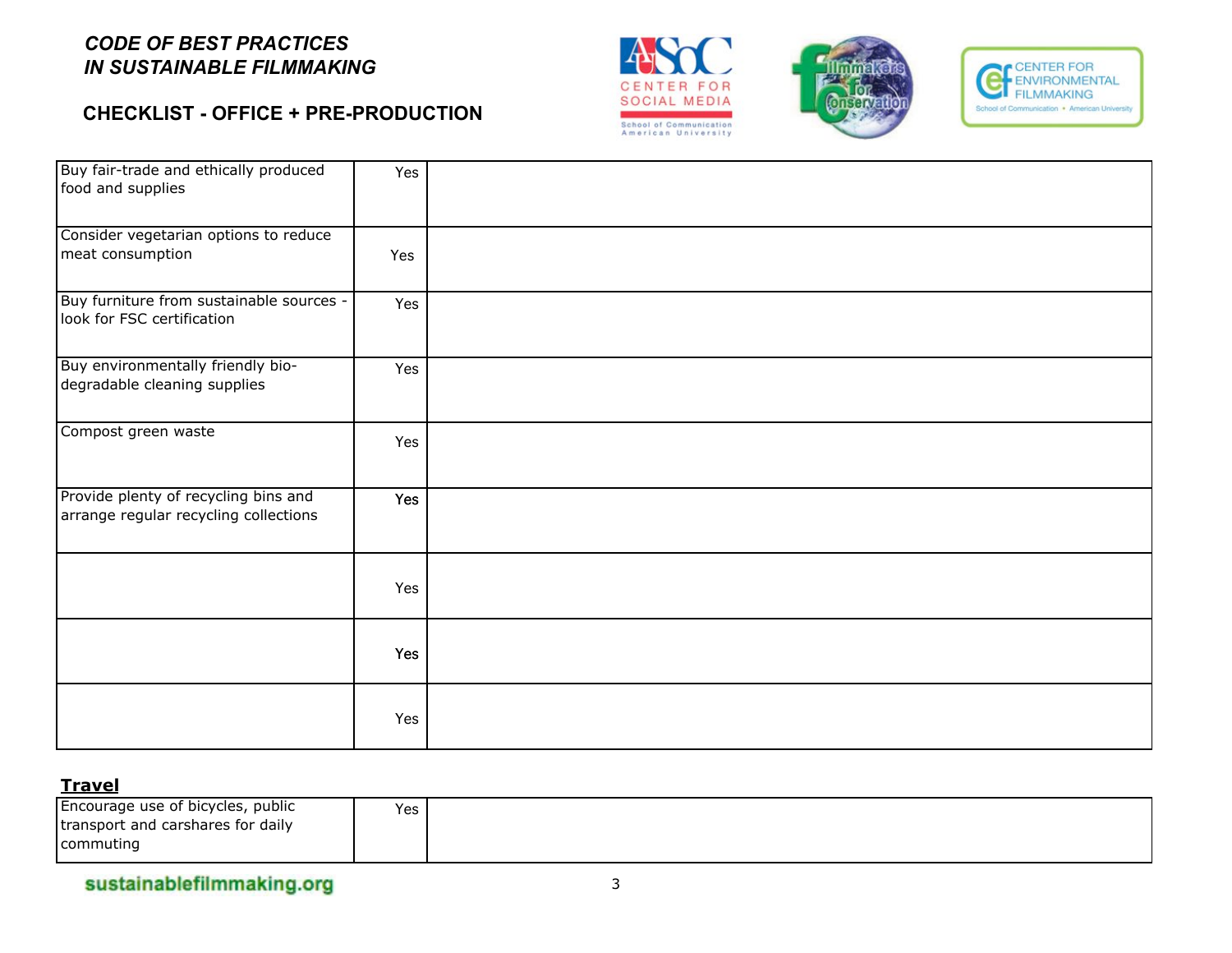## **CHECKLIST - OFFICE + PRE-PRODUCTION**







| Work at home when possible to<br>minimise commuting travel      | Yes |  |
|-----------------------------------------------------------------|-----|--|
| Use videoconferencing or internet<br>telephony to reduce travel | Yes |  |
|                                                                 | Yes |  |
|                                                                 | Yes |  |
|                                                                 | Yes |  |

#### **Other**

| Use electronic banking whenever<br>possible                                                           | Yes |  |
|-------------------------------------------------------------------------------------------------------|-----|--|
| Ask all of your suppliers what their<br>environmental policies are - adding your<br>consumer pressure | Yes |  |
|                                                                                                       | Yes |  |
|                                                                                                       | Yes |  |
|                                                                                                       | Yes |  |